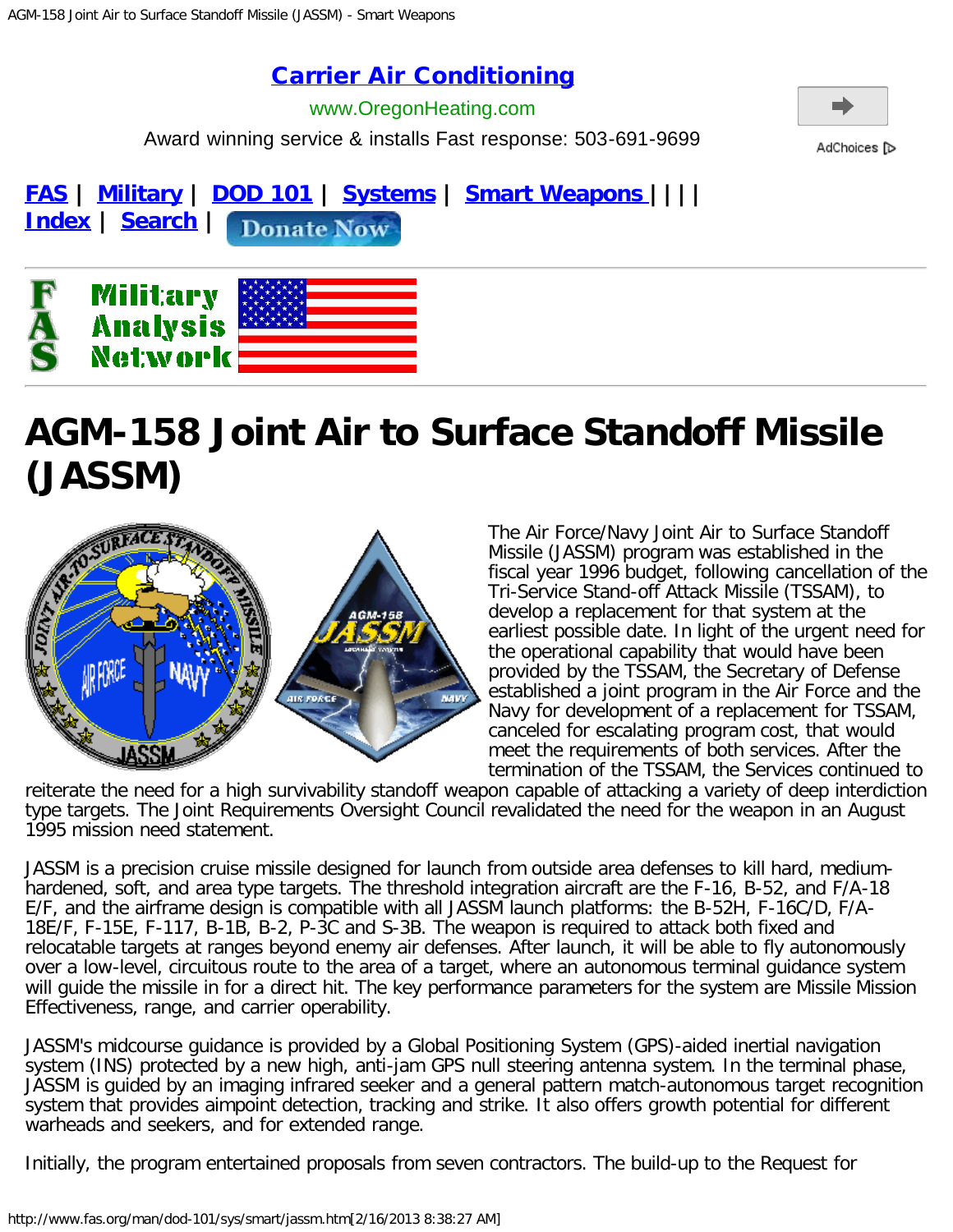Proposal release was a period of intense interaction between all contractors and the government team. A 24-month JASSM Program Definition and Risk Reduction contract was awarded to McDonnell Douglas by the Department of Defense on June 17, 1996. A downselect to one contractor for the engineering and manufacturing development and full-rate production phases occured in April 1998 with the selection of Lockheed-Martin. The Navy has proposed to replace the joint program for JASSM with the Navy's SLAM-ER, prior to completion of the current program definition and risk reduction phase for JASSM. The proposal is one of the program alternatives that may be considered at the Milestone II review for entry of the JASSM program into engineering and manufacturing development in July 1998, which will evaluate the technical progress in the program and risk reduction phase, cost and operational effectiveness analysis, and other factors.

Low-rate initial production decision for JASSM is in the year 2000, with full-scale production scheduled to run from 2002 to 2009. Total missile production for the U.S. Air Force is expected to be 2,400 missiles; the total for the U.S. Navy is yet to be determined. The total program is valued at approximately \$3 billion.

### **Potential Upgrades**

The JASSM P-LOCAAS-DM P3I concept integrates powered LOCAAS submunitions with dual mode LADAR and MMW seeker. LOCAAS has a multimode warhead and a maneuvering airframe to produce a high performance submunition . The warhead can be detonated as a long rod penetrator, an aerostable slug, or as fragments based on the hardness of the target. The LADAR allows target aimpoint and warhead selection to be determined automatically. The powered LOCAAS uses a small turbojet engine which is capable of powering the vehicle for up to 30 minutes. JASSM will provide the delivery platform for LOCAAS thus increasing the range and operational flexibility of LOCAAS.

The JASSM Penetrator concept is a P3I to the Joint Air-to-Surface Standoff Missile (JASSM) to replace the baseline warhead with an advanced penetrator that meets or exceeds the objective penetration requirement specified in the JASSM Operational Requirements Document (ORD) and to add a synthetic aperture radar (SAR) seeker for adverse weather precision attack capability. The warhead concept is a 1000 pound dense or ballasted penetrator. The warhead would either be designed with a dense metal case or contain dense metal ballast for maximum penetration. The warhead will be filled with advanced insensitive explosive to compensate for the reduced charge weight. The JASSM will be compatible with the B-52, F-16, F/A-18 (threshold), B-1, B-2, F-15E, F-117, S3, P3 and JSF (objective). This concept uses the Hard Target Smart Fuze (HTSF), an accelerometer based electronic fuze which allows control of the detonation point by layer counting, distance or time. The accelerometer senses G loads on the bomb due to deceleration as it penetrates through to the target. The fuze can distinguish between earth, concrete, rock and air.

In December 1998 the development of JASSM was slowed, following concerns that the program $\diamondsuit$ s development schedule was "too aggressive." The engineering and manufacturing development (EMD) phase was extended from 34 to 40 months. Another reason given for the extended schedule was that the Theater Battle Management Core System, on which the JASSM will rely, is not yet year 2000-compliant. The JASSMs, costing approximately \$300,000 per unit, will be tested beginning in February 1999 at Eglin and at White Sands Missile Range.

| <b>Specifications</b> |                                                                        |  |
|-----------------------|------------------------------------------------------------------------|--|
| <b>Missions</b>       |                                                                        |  |
| <b>Targets</b>        | hard, medium-hardened, soft, and area fixed and relocatable<br>targets |  |
| Service               | Air Force                                                              |  |
| Program status        |                                                                        |  |
| First capability      |                                                                        |  |
|                       |                                                                        |  |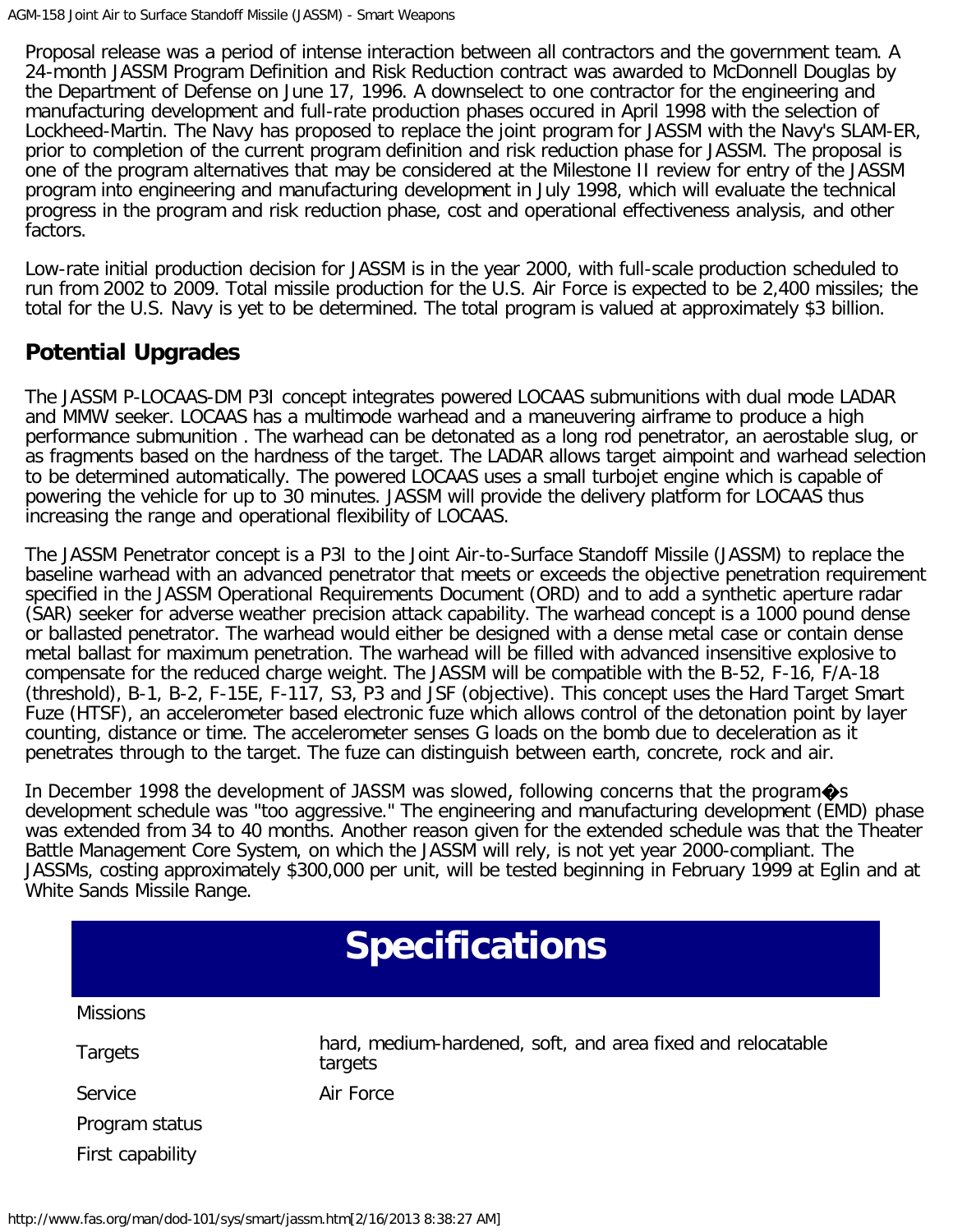#### AGM-158 Joint Air to Surface Standoff Missile (JASSM) - Smart Weapons

| Guidance method                                                                                                                                                                                                                                                                                                                                                                                                                                                                                                                                                                                                                                                | Global Positioning System (GPS)-aided inertial navigation system<br>(INS) |
|----------------------------------------------------------------------------------------------------------------------------------------------------------------------------------------------------------------------------------------------------------------------------------------------------------------------------------------------------------------------------------------------------------------------------------------------------------------------------------------------------------------------------------------------------------------------------------------------------------------------------------------------------------------|---------------------------------------------------------------------------|
| Range                                                                                                                                                                                                                                                                                                                                                                                                                                                                                                                                                                                                                                                          | nautical miles                                                            |
| Quantity                                                                                                                                                                                                                                                                                                                                                                                                                                                                                                                                                                                                                                                       | usaf - 2,400<br>USN - TBD                                                 |
| Development cost                                                                                                                                                                                                                                                                                                                                                                                                                                                                                                                                                                                                                                               | \$ million                                                                |
| Production cost                                                                                                                                                                                                                                                                                                                                                                                                                                                                                                                                                                                                                                                | \$ million                                                                |
| Total acquisition cost                                                                                                                                                                                                                                                                                                                                                                                                                                                                                                                                                                                                                                         | \$ 3 Billion                                                              |
| Acquisition unit cost                                                                                                                                                                                                                                                                                                                                                                                                                                                                                                                                                                                                                                          | \$ million                                                                |
| Production unit cost                                                                                                                                                                                                                                                                                                                                                                                                                                                                                                                                                                                                                                           | \$700,000                                                                 |
|                                                                                                                                                                                                                                                                                                                                                                                                                                                                                                                                                                                                                                                                | B-52 (12) FY01<br>B-1 (24) FY02<br>B-2 (16) FY03<br>$F-16(2)$ FY04        |
| Platforms                                                                                                                                                                                                                                                                                                                                                                                                                                                                                                                                                                                                                                                      | $F-16C/D$<br>F/A-18E/F F-15E<br>$F-117$<br>$P-3C$<br>$S-3B$               |
| ,,,,,,,,,,,,<br>United States Patent<br>s: Pent Scaler Do. 417,679<br>(b) Bloke of Roberts (p) Hon. 44, 1999<br>Constitutions<br><b>ISO CARDS NEWSEL</b><br>迎達 学期満 Jing<br>ng Namilian Has 2013)<br>Na wang sa Pelis Salam ni Kabupi<br>110,000<br>RECORD AND RESPONSIVELY.<br>a federation is<br>0810087105<br>This is a good to the complete state of a monetary of<br>199, 4th 33<br>18.0pm<br>ALCOHOL: NO<br>Painting Martin Dentis<br>NV. Rancisco istrala ni manoral<br>more decisionist than I as<br>Sep 2, 11 1.10<br>the last year of the company of the second and<br><b>Saleman ATA</b><br><b>EA INTERNATIONS</b><br>LC/RECOVERABLE<br>SENT Part 4. | $F/G$ (<br>ş<br>s<br>FIG. 4<br>Ĩ<br>F/EZ<br>FIG 5<br>FIG 3<br>FIG. 6      |
| <b>TA Pian</b><br>FIG. 7                                                                                                                                                                                                                                                                                                                                                                                                                                                                                                                                                                                                                                       | <b>JASSM</b>                                                              |

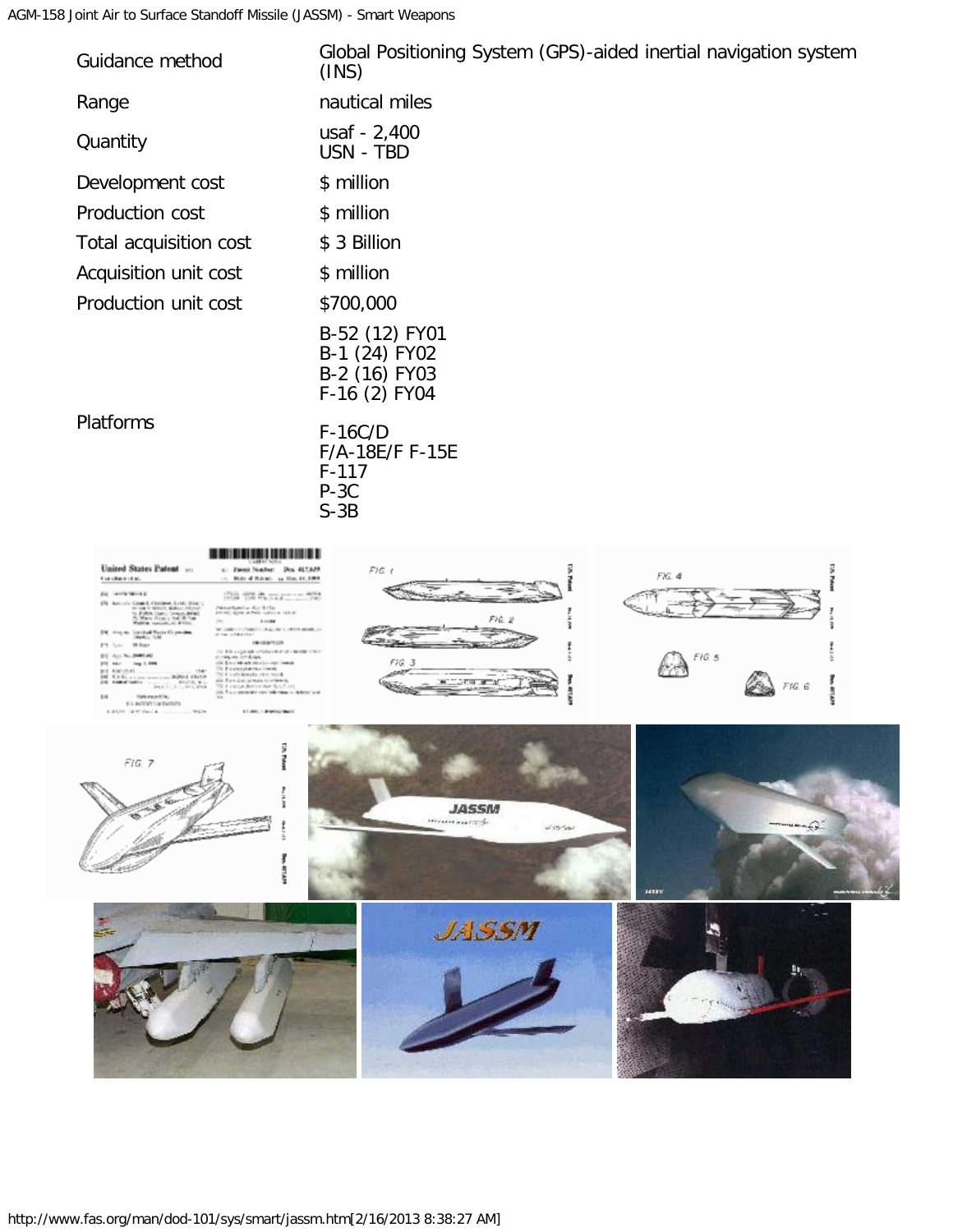AGM-158 Joint Air to Surface Standoff Missile (JASSM) - Smart Weapons



## **Sources and Resources**

- [Precision-Guided Munitions: Acquisition Plans for the Joint Air-to-Surface Standoff Missile](http://www.fas.org/man/gao/ns96144.htm) (Letter Report, 06/28/96, GAO/NSIAD-96-144)
- [Joint Air-To-Surface Standoff Missile \(JASSM\)](http://www.boeing.com/defense-space/missiles/jassm/jassm.htm) @ Boeing
- [Joint Air-to-Surface Standoff Missile \(JASSM\) Homepage](http://www.jdamus1.eglin.af.mil:84/)
- **[ANNEX F Common Solution/Concept List \(U\) A](http://www.fas.org/man/dod-101/usaf/docs/mast/annex_f/part26.htm)ir Force Mission Area Plan (MAP)** [as of 11 July 1997 -Rev 10] - Detailed and comprehensive Air Combat Command descriptions of weapon system modernization efforts required to satisfy known needs.

### **News**

- [Competing JASSM contractors chosen](http://www.fas.org/man/dod-101/sys/smart/docs/n19960619_960587.htm) 19 June 1996
- [NEW MISSILE V](http://www.fas.org/man/dod-101/sys/smart/980409-jassm.htm)oice of America 4/9/98 U-S DEFENSE OFFICIALS HAVE CHOSEN THE LOCKHEED MARTIN CORPORATION TO BUILD THE NEXT GENERATION OF STEALTHY, SMART MISSILES.
- New missile contract comes in at low price: Apr 17, 1998 Air Force News Service -- A new contract will bring the Air Force a state-of-the-art missile, and hard-ball negotiating has knocked off a third of its price tag.
- [JASSM Gets Off Ground Successfully](http://www.fas.org/man/dod-101/sys/smart/docs/980000-jassm.htm) AAC Public Affairs, Eglin AFB A successful flight test of Eglin $\diamond$ s Joint Air-to-Surface Standoff Missile was conducted Aug 12 at White Sands Missile Range, N.M. The flawless unpowered test indicates that the problem with the electrical system experienced during the missile�s first flight test on April 8 has been remedied.
- . [JASSM To Fly With New Explosive Formulation](http://www.fas.org/man/dod-101/sys/smart/docs/afx757.htm) Release: AFDTC/PA 98-422 -- When JASSM (Joint Airto-Surface Standoff Missile - a weapon under joint development by the Air Force and Navy), goes into production, its warhead will contain a new explosive formulation.
- [CARRIER SUITABILITY TESTING COMPLETED P](http://www.fas.org/man/dod-101/sys/smart/docs/980903-jassm.htm)ax River Tester (Sep 3, 1998) -- Engineers recently completed carrier suitability testing of the Joint Air-to-Surface Standoff Missile (JASSM) at the Patuxent River TC-7/MK-7 Catapult and Arrestment test site.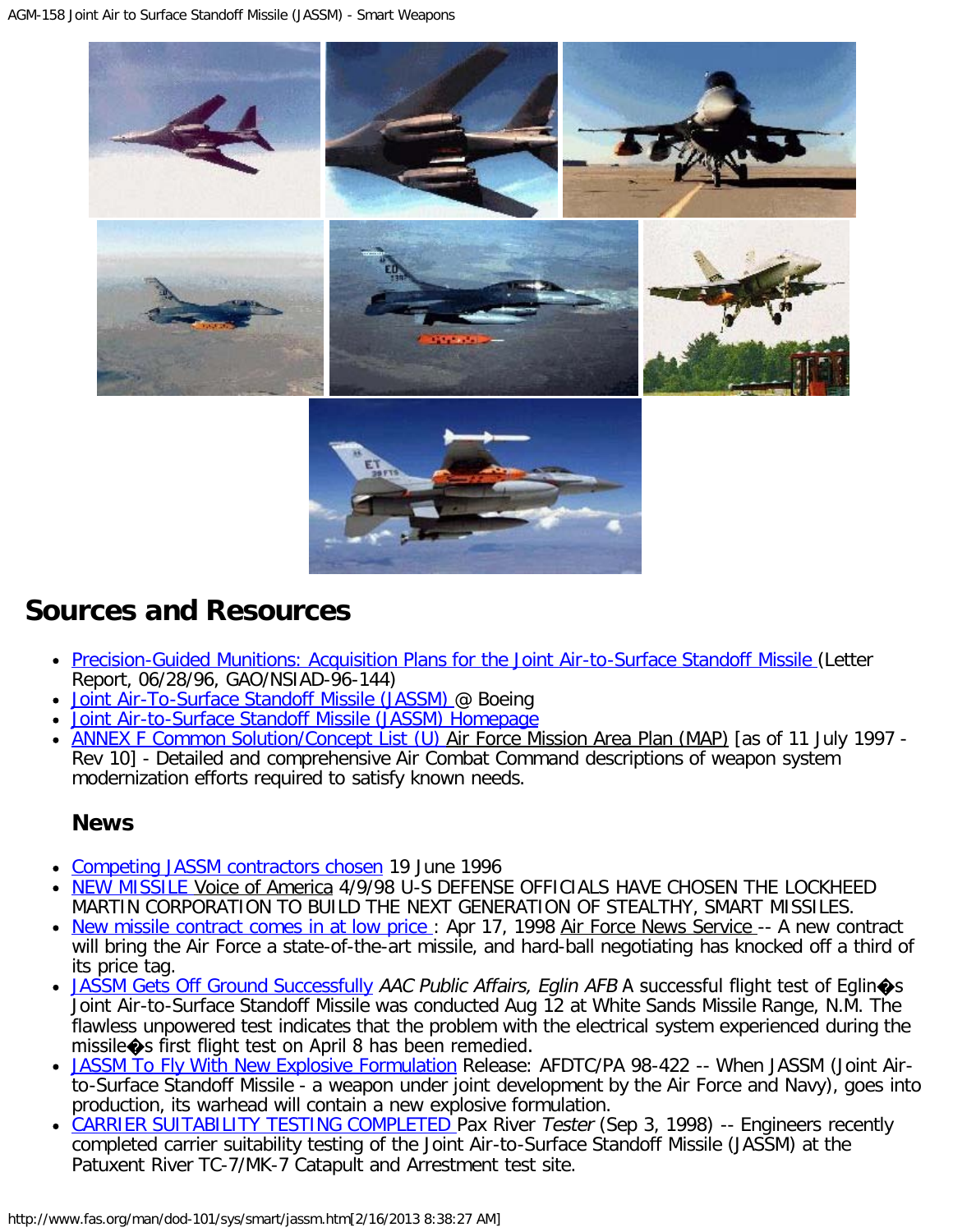- [JASSM undergoes cats and traps at Pax](http://www.fas.org/man/dod-101/sys/smart/docs/980903-jassm2.htm) The Rocketeer 3 September 1998 -- The JASSM missile, loaded on an F/A-18C, successfully completed a flight test matrix of 6 catapult launches and 15 arrested landings.
- [Joint Air-to-Surface Standoff Missile nears production](http://www.fas.org/man/dod-101/sys/smart/docs/n19981120_981805.html) Air Armament Center Public Affairs 20 Nov 1998 -- The JASSM program office is working to bring the missile into active inventory by 2002. The program will enter the engineering and manufacturing development phase in November.
- [JASSM Launch & Leave Subsonic Cruise Missile Design](http://www.fas.org/man/dod-101/sys/smart/docs/990000-jassm.htm) Air Force Armament Team News Connection, Eglin AFB (Special Edition - 1999) The Joint Air-to-Surface Standoff Missile (JASSM) is an all-up-round weapon system stored in its own container. The missile weighs a maximum of 2250 pounds and is 168 inches long and approximately 18 inches in diameter.
- [JASSM lifts off at White Sands Missile Range](http://www.fas.org/man/dod-101/sys/smart/docs/n19990827_991599.htm) Air Armament Center Public Affairs 27 Aug 1999 -- The Joint Air-to-Surface Standoff Missile flight test was successfully conducted Aug. 12 at White Sands Missile Range, N.M. The flawless unpowered test indicates a problem with the missile's electrical system experienced during the missile's first flight test April 8 has been remedied.
- [Air Force restructures Joint Air-To-Surface Standoff Missile](http://www.fas.org/man/dod-101/sys/smart/docs/n19990827_991606.htm) (AFPN) 27 Aug 1999 -- The Air Force announced it has approved a plan to restructure the Joint Air-to-Surface Standoff Missile program master schedule and delay the low rate initial production decision from fiscal 2001 to fiscal 2002. This amounts to a 12-month program extension.
- [Patent USD0417639: JASSM missile](http://www.patents.ibm.com/details?&pn=USD0417639__) Lockheed Martin Corporation, Palmdale, CA -- Dec. 14, 1999
- [Wind tunnel testing examines new weapons compatibility for B-1B,](http://www.fas.org/man/dod-101/sys/smart/docs/man-mi-jassm-000830.htm) Air Force Print News, 30 August 2000 -- A series of wind tunnel tests conducted at the Arnold Engineering Development Center here examined new weapon options for the B-1B Lancer.
- [Lockheed Martin's JASSM Impacts Target During First Development Test](http://www.fas.org/man/dod-101/sys/smart/docs/man-sm-jassm-010119.htm), Lockheed Martin Press Release, 19 January 2001 -- Lockheed Martin Missiles and Fire Control's Joint Air-to-Surface Standoff Missile (JASSM) successfully performed its first development test at White Sands Missile Range in New Mexico today
- [JASSM proves deadly accurate in first development test flight,](http://www.fas.org/man/dod-101/sys/smart/docs/man-sm-jassm-010131.htm) Air Force Print News, 31 January 2001 -- Test teams successfully put the Joint Air-to-Surface Standoff Missile imaging infrared target seeker system through its paces recently, clearing another major hurdle toward it entering the nation's precision-guided munitions arsenal.
- [Lockheed Martin's JASSM Achieves Two More Successes JASSM Destroys Target With First Live](http://www.fas.org/man/dod-101/sys/smart/docs/man-sm-jassm-010426.htm) [Warhead In Flight Test; Cleanly Separates From B-52,](http://www.fas.org/man/dod-101/sys/smart/docs/man-sm-jassm-010426.htm) Lockheed Martin Press Release, 26 April 2001 --Lockheed Martin Missiles and Fire Control's Joint Air-to-Surface Standoff Missile (JASSM) successfully demonstrated end-to-end performance by destroying an air defense target in a flight test at White Sands Missile Range in New Mexico today.

## **[FAS](http://www.fas.org/index.html) | [Military](http://www.fas.org/man/index.html) | [DOD 101](http://www.fas.org/man/dod-101/index.html) | [Systems](http://www.fas.org/man/dod-101/sys/index.html) | [Smart Weapons |](http://www.fas.org/man/dod-101/sys/smart/index.html)||| [Index](http://www.fas.org/siteindx.html) | [Search](http://www.fas.org/search.html) |**

**http://www.fas.org/man/dod-101/sys/smart/jassm.htm Maintained by [Webmaster](mailto:webmaster@fas.org)**

**Last Updated undefined NaN, NaN NaN:NaN:NaN A.M.**